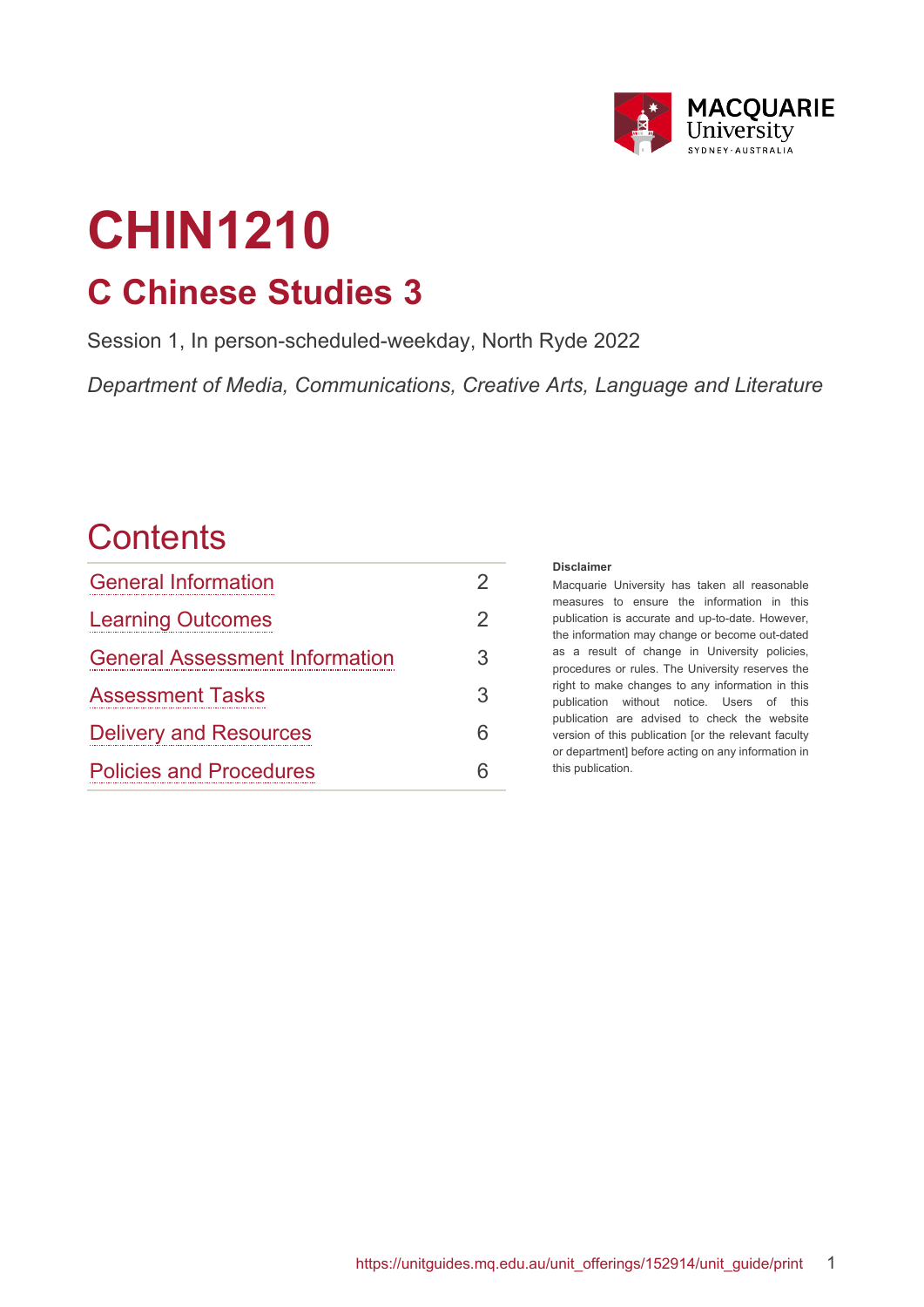# <span id="page-1-0"></span>**General Information**

Unit convenor and teaching staff Unit convenor & Lecturer Sijia Guo [sijia.guo@mq.edu.au](mailto:sijia.guo@mq.edu.au) Contact via 9850 7023 Room 319, Level 3, 25B Wally's Walk Monday 1-3 pm

Lecturer Ni Li [lini.li@mq.edu.au](mailto:lini.li@mq.edu.au) Contact via See ilearn See ilearn

See ilearn

Credit points 10

**Prerequisites** HSC Chinese Continuers

**Corequisites** 

Co-badged status

Unit description

This intermediate-level Chinese unit continues to develop students' Chinese language ability to a higher level of proficiency in the four areas of study: speaking, listening, reading, and writing. It also develops students' intercultural communication awareness and knowledge of Chinese society and culture. In addition to in-class activities, listening, writing and reading skills will be further developed through the use of a wide variety of online resources. The classes and online resources are offered in an interactive way to provide feedback for students to learn Chinese on/off campus.

#### Important Academic Dates

Information about important academic dates including deadlines for withdrawing from units are available at <https://www.mq.edu.au/study/calendar-of-dates>

# <span id="page-1-1"></span>**Learning Outcomes**

On successful completion of this unit, you will be able to: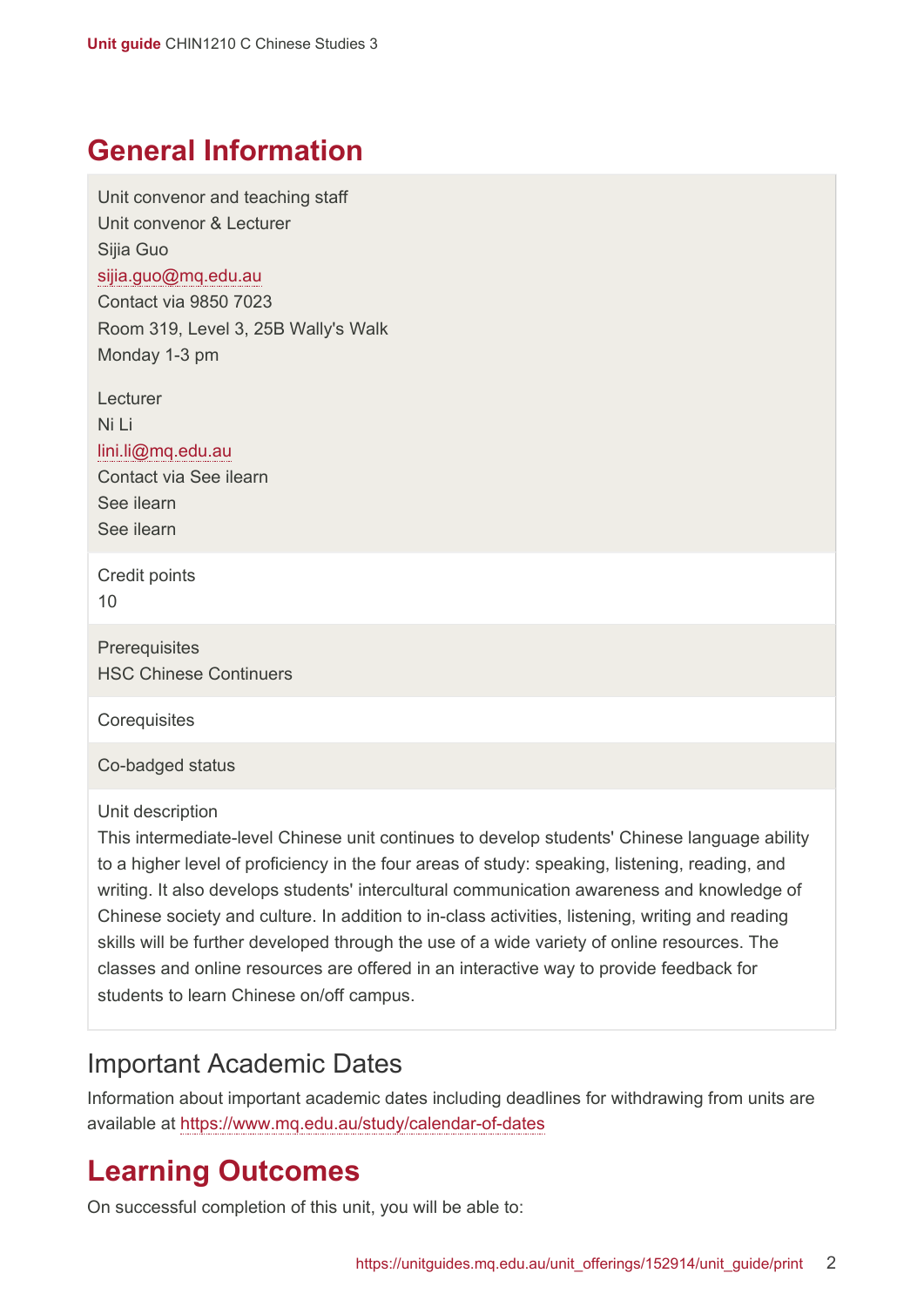**ULO1:** Develop intermediate level skills in reading, writing, listening and speaking in the Chinese language.

**ULO2:** Identify, describe and evaluate many aspects of Chinese-speaking cultures and societies.

**ULO3:** Identify, evaluate and deploy the grammatical structures of Chinese at intermediate level.

**ULO4:** Apply relevant language conventions to create meaningful intercultural encounters.

**ULO5:** Demonstrate a refined awareness of language and language use, in both Chinese and in English.

# <span id="page-2-0"></span>**General Assessment Information**

#### **Late Assessment Penalty**

Unless a Special Consideration request has been submitted and approved, (a) a penalty for lateness will apply – 10 marks out of 100 credit will be deducted per day for assignments submitted after the due date – and (b) no assignment will be accepted seven days (incl. weekends) after the original submission deadline.

No late submissions will be accepted for timed assessments – e.g. quizzes, online tests.

| <b>Name</b>                             | Weighting | <b>Hurdle</b>  | <b>Due</b>                                                      |
|-----------------------------------------|-----------|----------------|-----------------------------------------------------------------|
| <b>Oral Tests</b>                       | 20%       | N <sub>o</sub> | 17:00 on 08/04/2022 & 17:00 on 03/06/2022                       |
| <b>Participation and</b><br>Preparation | 10%       | <b>No</b>      | Ongoing                                                         |
| <b>Weekly Quizzes</b>                   | 10%       | <b>No</b>      | Weekly submission due 10:00 each Monday<br>weeks 2-12 except W7 |
| Written Tests                           | 40%       | N <sub>o</sub> | 17:00 on 08/04/2022 & 17:00 on 03/06/2022                       |
| <b>Written Assignment</b>               | 20%       | <b>No</b>      | 10:00 on 14/03, 28/03, 02/05 and 16/05/2022                     |

# <span id="page-2-1"></span>**Assessment Tasks**

#### <span id="page-2-2"></span>Oral Tests

Assessment Type <sup>[1](#page-5-2)</sup>: Simulation/role play Indicative Time on Task <sup>[2](#page-5-3)</sup>: 15 hours Due: **17:00 on 08/04/2022 & 17:00 on 03/06/2022** Weighting: **20%**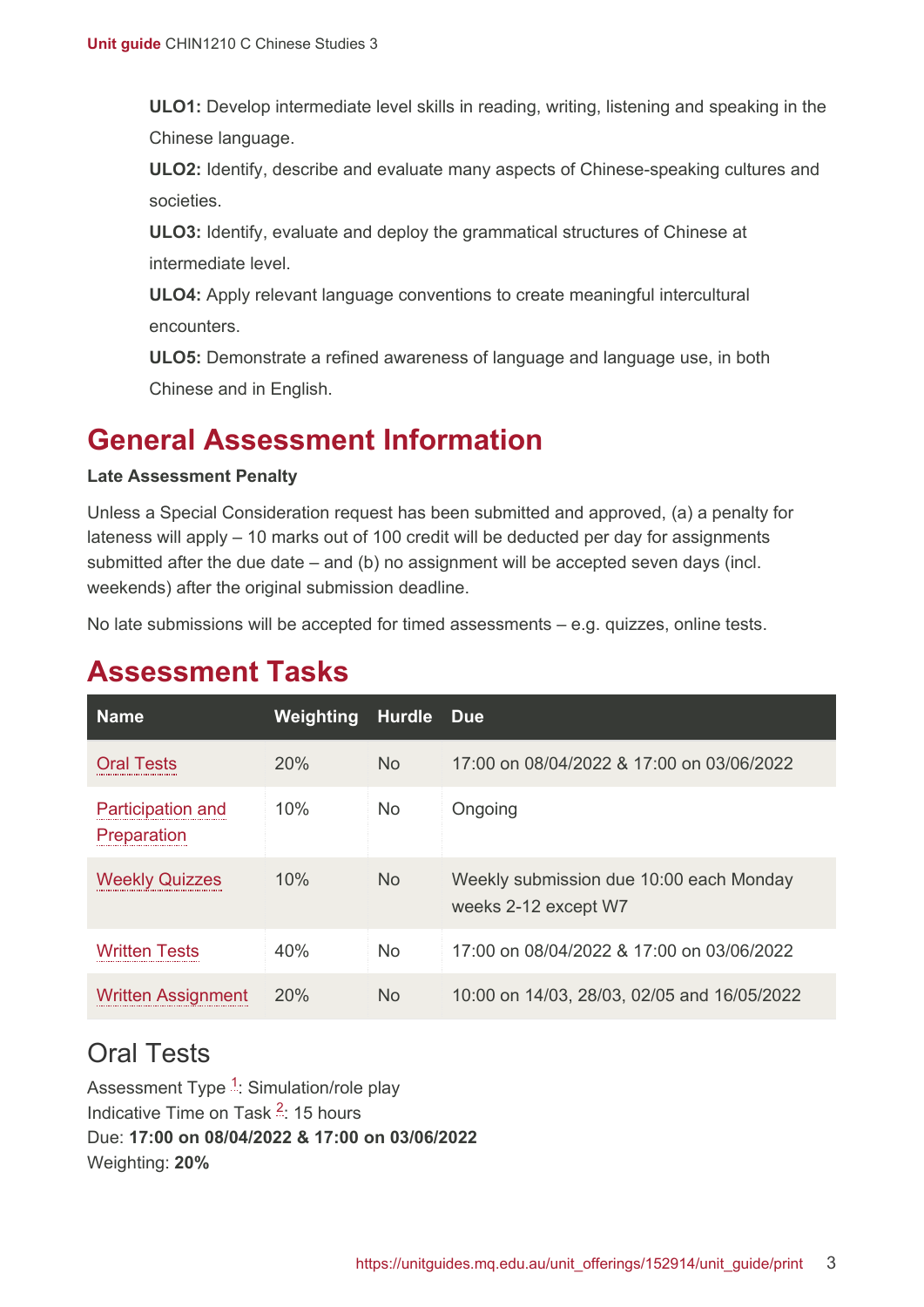This task assesses students' oral language proficiency. It may take the form of a role play or individual interview.

On successful completion you will be able to:

- Develop intermediate level skills in reading, writing, listening and speaking in the Chinese language.
- Identify, evaluate and deploy the grammatical structures of Chinese at intermediate level.
- Apply relevant language conventions to create meaningful intercultural encounters.
- Demonstrate a refined awareness of language and language use, in both Chinese and in English.

### <span id="page-3-0"></span>Participation and Preparation

Assessment Type <sup>[1](#page-5-2)</sup>: Participatory task Indicative Time on Task <sup>[2](#page-5-3)</sup>: 7 hours Due: **Ongoing** Weighting: **10%**

This task assesses student active engagement in the learning process, including class preparation, revision, completion of assigned homework, and classroom discussion.

On successful completion you will be able to:

• Develop intermediate level skills in reading, writing, listening and speaking in the Chinese language.

#### <span id="page-3-1"></span>Weekly Quizzes

Assessment Type <sup>[1](#page-5-2)</sup>: Quiz/Test Indicative Time on Task <sup>[2](#page-5-3)</sup>: 6 hours Due: **Weekly submission due 10:00 each Monday weeks 2-12 except W7** Weighting: **10%**

This task assesses the continuous progress of students.

On successful completion you will be able to:

• Develop intermediate level skills in reading, writing, listening and speaking in the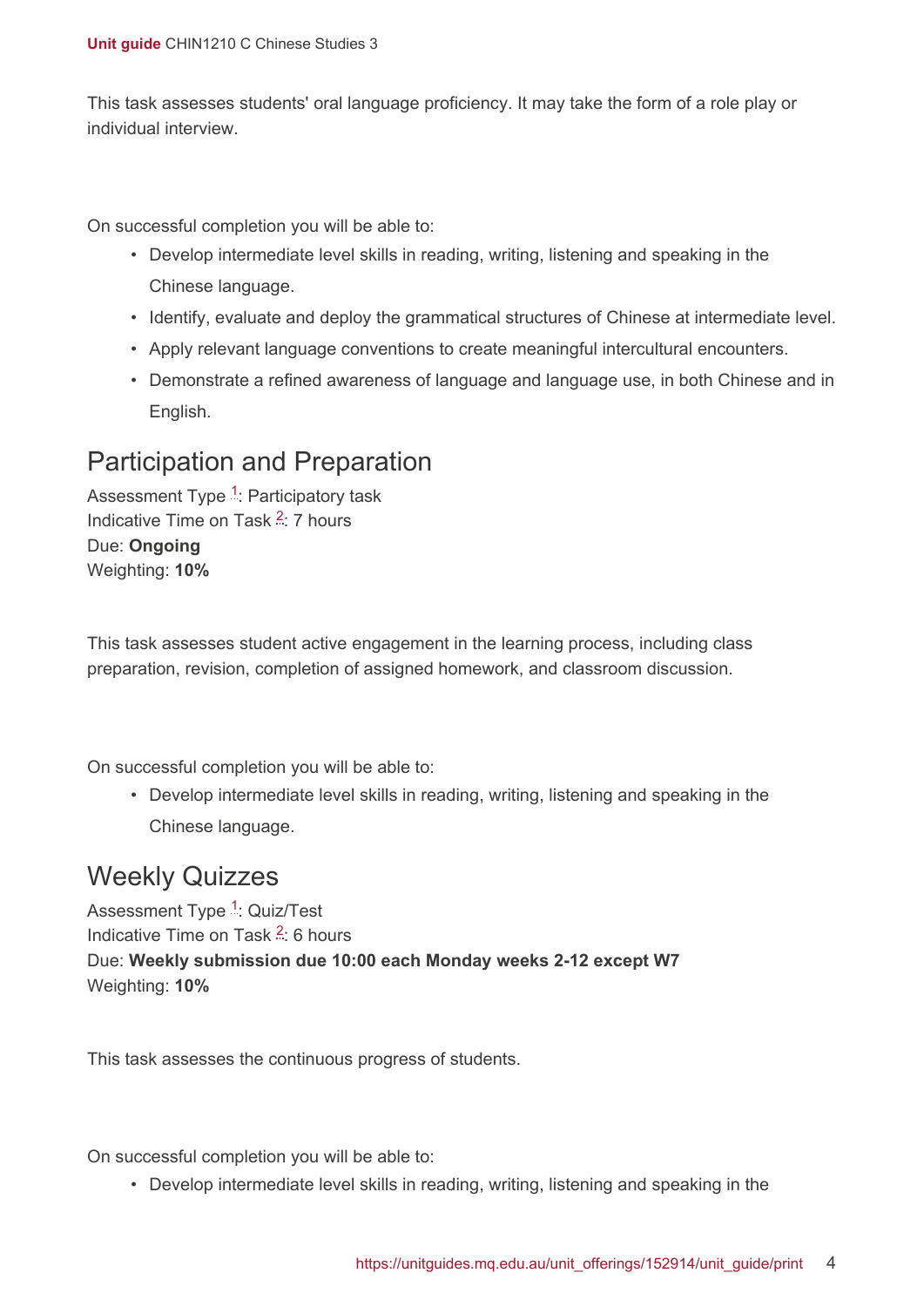Chinese language.

• Identify, evaluate and deploy the grammatical structures of Chinese at intermediate level.

### <span id="page-4-0"></span>Written Tests

Assessment Type <sup>[1](#page-5-2)</sup>: Quiz/Test Indicative Time on Task <sup>[2](#page-5-3)</sup>: 15 hours Due: **17:00 on 08/04/2022 & 17:00 on 03/06/2022** Weighting: **40%**

Tests assesses the mastery of the content learned in the semester.

On successful completion you will be able to:

- Develop intermediate level skills in reading, writing, listening and speaking in the Chinese language.
- Identify, evaluate and deploy the grammatical structures of Chinese at intermediate level.
- Demonstrate a refined awareness of language and language use, in both Chinese and in English.

### <span id="page-4-1"></span>Written Assignment

Assessment Type <sup>[1](#page-5-2)</sup>: LOTE written composition Indicative Time on Task <sup>[2](#page-5-3)</sup>: 10 hours Due: **10:00 on 14/03, 28/03, 02/05 and 16/05/2022** Weighting: **20%**

This task assesses the writing skills of the students, including short essay writing and passages for translation.

On successful completion you will be able to:

- Develop intermediate level skills in reading, writing, listening and speaking in the Chinese language.
- Identify, describe and evaluate many aspects of Chinese-speaking cultures and societies.
- Identify, evaluate and deploy the grammatical structures of Chinese at intermediate level.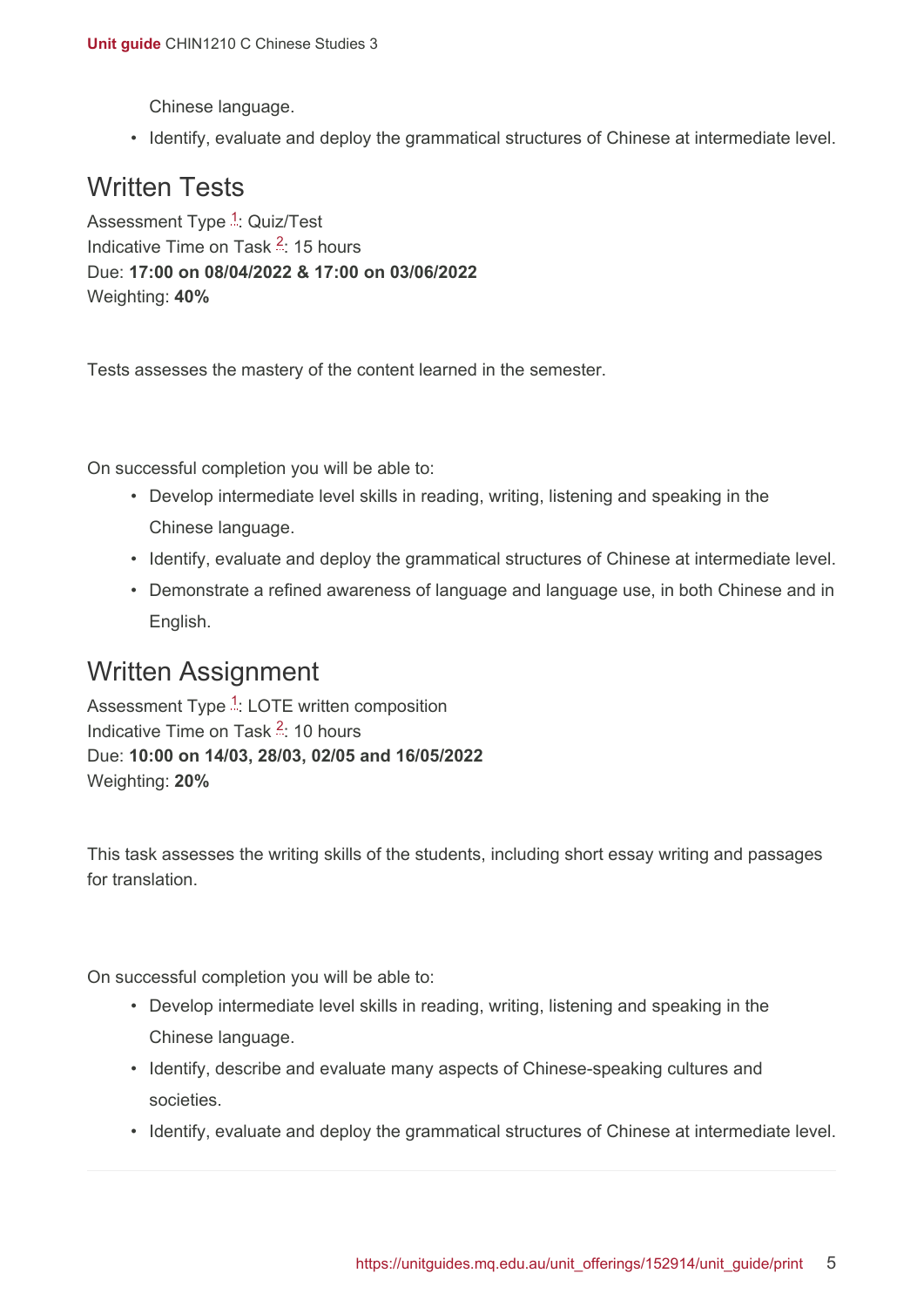<span id="page-5-2"></span><sup>1</sup> If you need help with your assignment, please contact:

- the academic teaching staff in your unit for guidance in understanding or completing this type of assessment
- the [Writing Centre](https://students.mq.edu.au/support/study/skills-development) for academic skills support.

<span id="page-5-3"></span> $2$  Indicative time-on-task is an estimate of the time required for completion of the assessment task and is subject to individual variation

# <span id="page-5-0"></span>**Delivery and Resources**

#### **TECHNOLOGY USED AND REQUIRED**

#### **Online Unit**

**Login** is via: <https://ilearn.mq.edu.au/>

**Is my unit in iLearn?:** [https://unitguides.mq.edu.au/ilearn\\_unit\\_status/](https://unitguides.mq.edu.au/ilearn_unit_status/) to check when your online unit will become available.

#### **Technology**

Students are required to have regular access to a computer and the internet. Mobile devices alone are not sufficient.

For students attending classes on campus we strongly encourage that you bring along your own laptop computer, ready to work with activities in your online unit. The preferred operating system is Windows 10.

Students are required to access the online unit in iLearn by the end of Week 1 and follow any relevant instructions and links for downloads that may be required. If applicable, students are required to download the relevant language package prior to Week 2.

Please contact your course convenor **before** the end of **Week 1** if you do not have a suitable laptop (or tablet) for in-class use.

- **For central technical support go to:** [http://www.mq.edu.au/about\\_us/offices\\_and\\_unit](http://www.mq.edu.au/about_us/offices_and_units/information_technology/help/) [s/information\\_technology/help/](http://www.mq.edu.au/about_us/offices_and_units/information_technology/help/)
- **For student quick guides on the use of iLearn go to:** [https://students.mq.edu.au/sup](https://students.mq.edu.au/support/study/tools-and-resources/ilearn/ilearn-quick-guides-for-students) [port/study/tools-and-resources/ilearn/ilearn-quick-guides-for-students](https://students.mq.edu.au/support/study/tools-and-resources/ilearn/ilearn-quick-guides-for-students)

#### <span id="page-5-1"></span>**Policies and Procedures**

Macquarie University policies and procedures are accessible from [Policy Central](https://policies.mq.edu.au/) [\(https://policie](https://policies.mq.edu.au/) [s.mq.edu.au](https://policies.mq.edu.au/)). Students should be aware of the following policies in particular with regard to Learning and Teaching:

- [Academic Appeals Policy](https://policies.mq.edu.au/document/view.php?id=1)
- [Academic Integrity Policy](https://policies.mq.edu.au/document/view.php?id=3)
- [Academic Progression Policy](https://policies.mq.edu.au/document/view.php?id=4)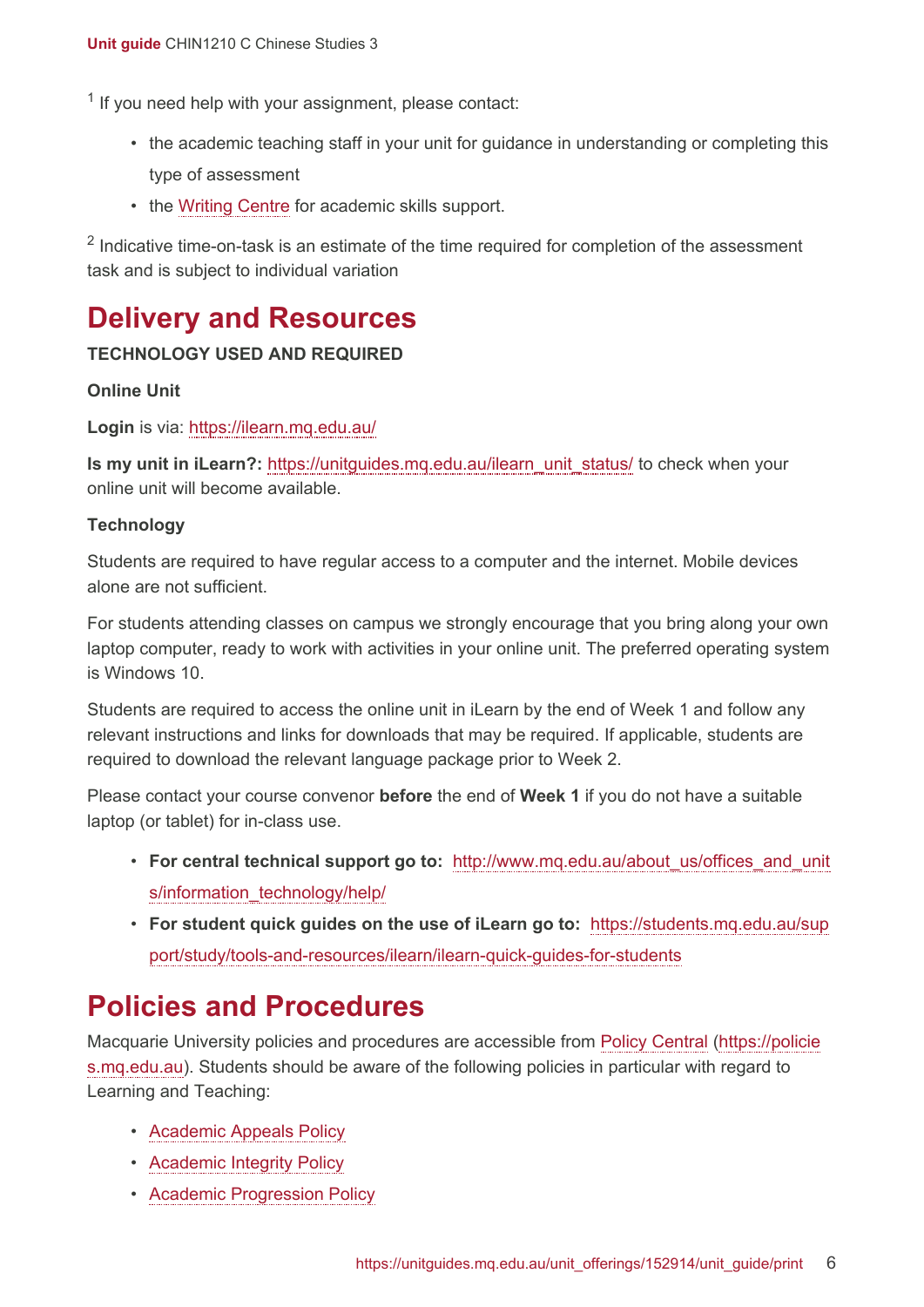- [Assessment Policy](https://policies.mq.edu.au/document/view.php?id=17)
- [Fitness to Practice Procedure](https://policies.mq.edu.au/document/view.php?id=6)
- [Assessment Procedure](https://policies.mq.edu.au/document/view.php?id=277)
- [Complaints Resolution Procedure for Students and Members of the Public](https://policies.mq.edu.au/document/view.php?id=282)
- [Special Consideration Policy](https://policies.mq.edu.au/document/view.php?id=136)

Students seeking more policy resources can visit [Student Policies](https://students.mq.edu.au/support/study/policies) [\(https://students.mq.edu.au/su](https://students.mq.edu.au/support/study/policies) [pport/study/policies\)](https://students.mq.edu.au/support/study/policies). It is your one-stop-shop for the key policies you need to know about throughout your undergraduate student journey.

To find other policies relating to Teaching and Learning, visit [Policy Central](https://policies.mq.edu.au/) ([https://policies.mq.e](https://policies.mq.edu.au/) [du.au](https://policies.mq.edu.au/)) and use the [search](https://policies.mq.edu.au/search.php) tool.

#### **Student Code of Conduct**

Macquarie University students have a responsibility to be familiar with the Student Code of Conduct: <https://students.mq.edu.au/admin/other-resources/student-conduct>

#### **Results**

Results published on platform other than [eStudent](https://student1.mq.edu.au/), (eg. iLearn, Coursera etc.) or released directly by your Unit Convenor, are not confirmed as they are subject to final approval by the University. Once approved, final results will be sent to your student email address and will be made available in [eStudent.](https://student1.mq.edu.au/) For more information visit [ask.mq.edu.au](http://ask.mq.edu.au/) or if you are a Global MBA student contact [globalmba.support@mq.edu.au](mailto:globalmba.support@mq.edu.au)

### Academic Integrity

At Macquarie, we believe [academic integrity](https://students.mq.edu.au/study/assessment-exams/academic-integrity) – honesty, respect, trust, responsibility, fairness and courage – is at the core of learning, teaching and research. We recognise that meeting the expectations required to complete your assessments can be challenging. So, we offer you a range of resources and services to help you reach your potential, including free [online writing an](https://students.mq.edu.au/support/study) [d maths support,](https://students.mq.edu.au/support/study) [academic skills development](https://students.mq.edu.au/support/study/writing) and [wellbeing consultations](https://students.mq.edu.au/support/personal).

# Student Support

Macquarie University provides a range of support services for students. For details, visit [http://stu](http://students.mq.edu.au/support/) [dents.mq.edu.au/support/](http://students.mq.edu.au/support/)

#### **The Writing Centre**

[The Writing Centre](https://students.mq.edu.au/support/study/writing) provides resources to develop your English language proficiency, academic writing, and communication skills.

- [Workshops](https://students.mq.edu.au/support/study/writing/workshops)
- [Chat with a WriteWISE peer writing leader](https://students.mq.edu.au/support/study/writing/writewise)
- [Access StudyWISE](http://ilearn.mq.edu.au/course/view.php?id=16580)
- [Upload an assignment to Studiosity](https://students.mq.edu.au/support/study/writing/studiosity)
- Complete [the Academic Integrity Module](https://ilearn.mq.edu.au/course/view.php?id=11590)